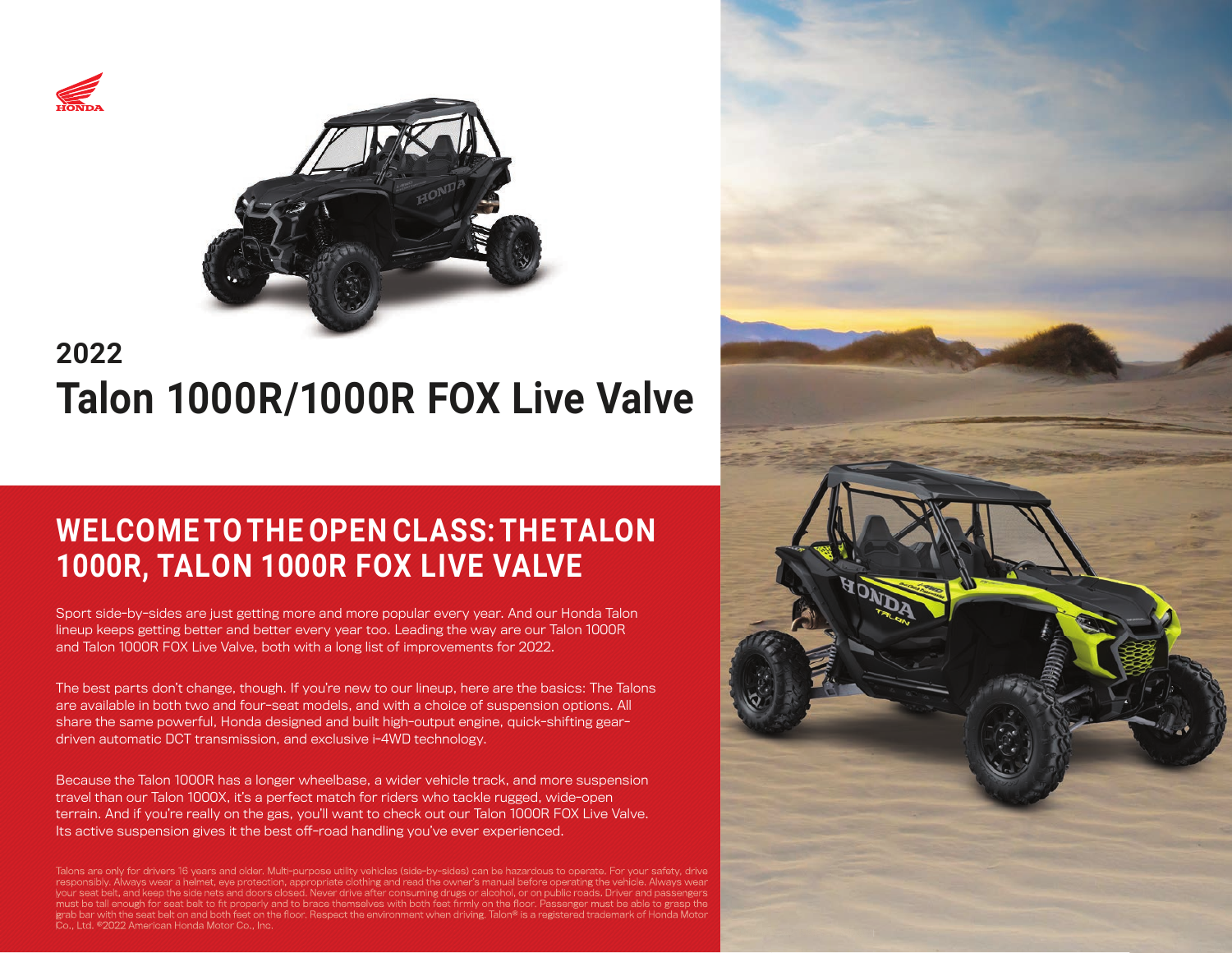



# **2022 Talon 1000R/1000R FOX Live Valve**

## **WELCOME TO THE OPEN CLASS: THE TALON 1000R, TALON 1000R FOX LIVE VALVE**

Sport side-by-sides are just getting more and more popular every year. And our Honda Talon lineup keeps getting better and better every year too. Leading the way are our Talon 1000R and Talon 1000R FOX Live Valve, both with a long list of improvements for 2022.

The best parts don't change, though. If you're new to our lineup, here are the basics; The Talons are available in both two and four-seat models, and with a choice of suspension options. All share the same powerful, Honda designed and built high-output engine, quick-shifting geardriven automatic DCT transmission, and exclusive i-4WD technology.

Because the Talon 1000R has a longer wheelbase, a wider vehicle track, and more suspension travel than our Talon 1000X, it's a perfect match for riders who tackle rugged, wide-open terrain. And if you're really on the gas, you'll want to check out our Talon 1000R FOX Live Valve. lts active suspension gives it the best off-road bandling you've exer a xperienced, operate. For your safety, drive

responsibly. Always wear a helmet, eye protection, appropriate clothing and read the owner's manual before operating the vehicle. Always wear your seat belt, and keep the side nets and doors closed. Never drive after consuming drugs or alcohol, or on public roads. Driver and passengers must be tall enough for seat belt to fit properly and to brace themselves with both feet firmly on the floor. Passenger must be able to grasp the grab bar with the seat belt on and both feet on the floor. Respect the environment when driving. Talon® is a registered trademark of Honda Motor Co., Ltd. ©2022 American Honda Motor Co., Inc.

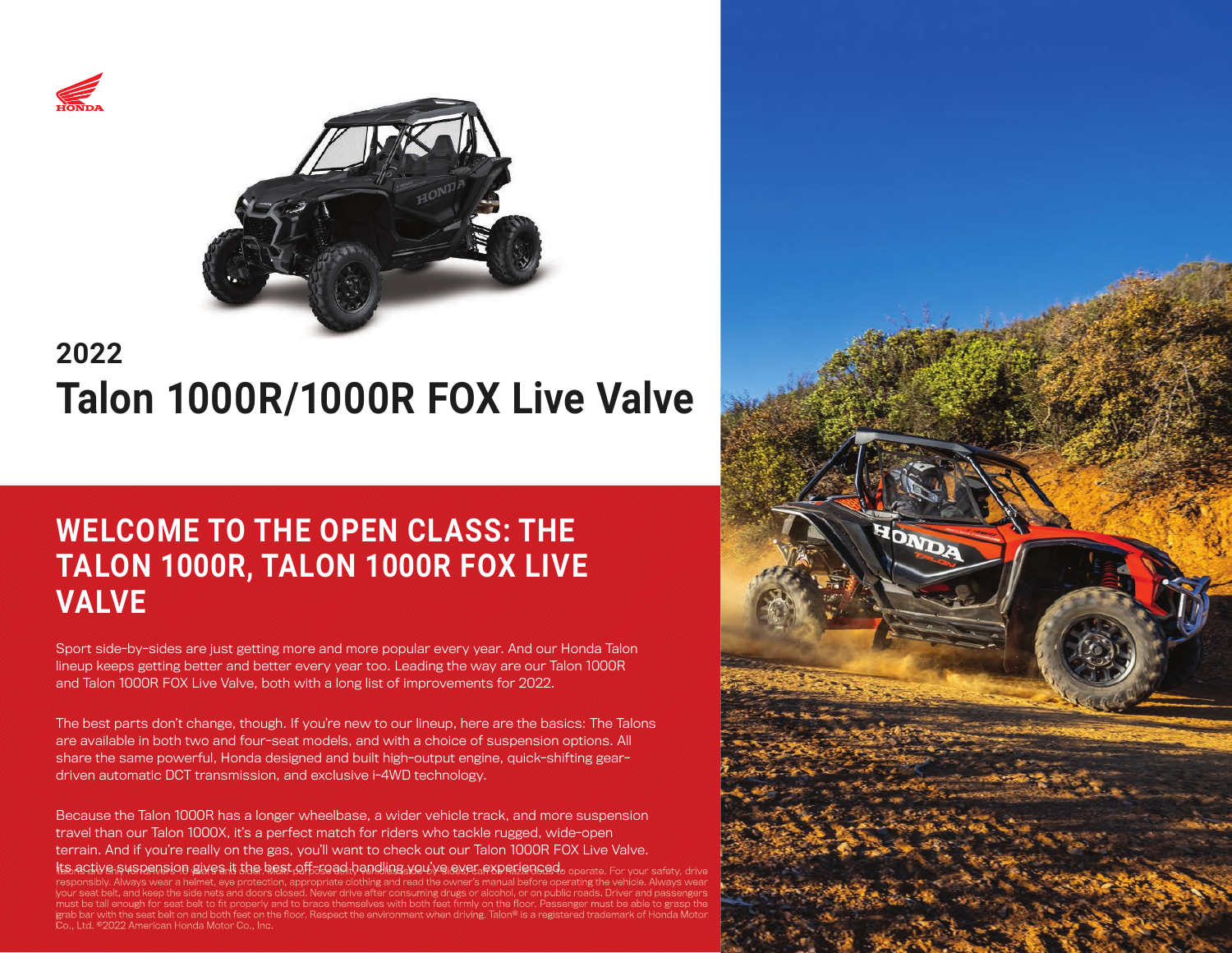



**2022 Talon 1000R**

MATTE ABYSS BLACK

PEARL ORANGE

### FEATURES & BENEFITS





#### POWERFUL 999cc TWIN-CYLINDER ENGINE

The Talon's 999cc liquid-cooled inline twin delivers the kind of powerful torque and quickrevving horsepower you'd expect from a flagship sport model, but is equally responsive in lower revs and in the critical midrange too. Set longitudinally in the chassis, it delivers the kind of refinement no other side-by-side can match.

### FOX LIVE VALVE SUSPENSION

The Talon 1000R FOX Live Valve features FOX Live Valve suspension with 2.5-inch shocks on all four wheels. The system adjusts damping on each shock independently, automatically, and up to 200 times a second for superior ride quality and less pitch and roll over all terrain.

**2022 Talon 1000R FOX Live Valve**

TONIC YELLOW PEARL





#### AUTOMATIC SIX-SPEED DCT TRANSMISSION

The convenience of an automatic with the strength, control, and efficiency of a manual. Honda's Dual-Clutch Transmission (DCT) lets you drive the way you want. Choose between manual mode or fully automatic. In addition, you also get genuine compression braking and a more efficient power delivery than a belt-driven CVT.



#### DRIVER/PASSENGER PROTECTION

The Talon 1000R's Occupant Protection Structure uses large-diameter tubing, and meets ISOROHVA's rollover protection standard. The standardequipment hard doors and quick-clip side nets help keep debris from entering the cabin. Autostyle three-point seatbelts are equipped with an emergency locking retractor mechanism, to help optimize passenger security. (The Talon 1000R's seats are also four-point compatible for competition use.)